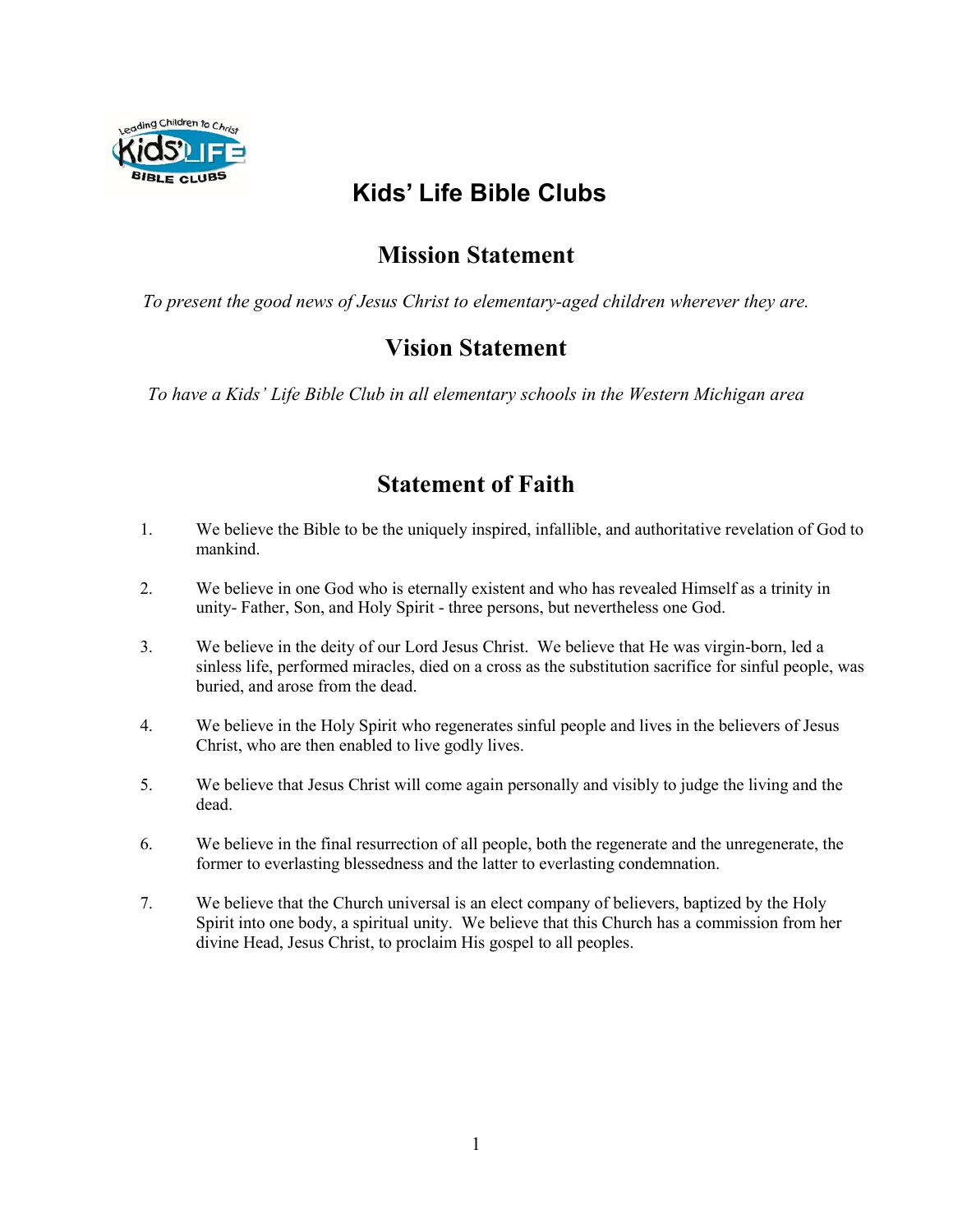

# **Kids' Life Bible Clubs CHILD SAFETY POLICY**

## **Objective**

Kids' Life Bible Clubs (KLBC) is a non-denominational Christian ministry to elementary school children in west Michigan. KLBC recognizes its Biblical, moral, and legal imperative to protect the children attending its Bible Clubs by establishing a policy to ensure a safe environment, free from physical, sexual, and emotional abuse and to protect its volunteers and staff by outlining high-risk activities to avoid when working with minor children.

## **Definitions**

Child Abuse: "The physical or mental injury, sexual abuse or exploitation, negligent treatment, or maltreatment of a child under 18, by a person who is responsible for the child's welfare, under circumstances which indicate that the child's health or welfare is harmed or threatened thereby. "Child Abuse Prevention and Treatment Act – Public Law 93-247, as amended Physical abuse is intentional, deliberate behavior that causes bodily harm to a child. It can take the form of assault, shaking, kicking, pinching or choking. In general, it includes all non-accidental physical injuries. Sexual abuse can be defined by any form of sexual contact between a child and adult or older youth. This could include showing or talking about sexually explicit material. Emotional abuse conveys a message that the child is worthless and undeserving of love and care. It can take the form of threats, critical words, demeaning terms or names, deprivation of affection, or similar emotional cruelty. It can be spoken or unspoken. Neglect is failing to meet a child's needs, such as nutritional, physical, emotional, educational, and safety.

## **Policy**

KLBC strictly prohibits any physical, sexual, or emotional abuse of children attending its Bible Clubs in person or online. Any person who may pose a threat to children will be prohibited from working in this ministry. This includes any volunteer or staff person who arrives at a Bible Club or other KLBC event impaired by alcohol, illegal or recreational drugs, or legal drugs used improperly, or medications that affect judgement or provision of services to children. A KLBC volunteer or staff member who is accused of any form of abuse will be immediately suspended from his/her position with KLBC while the allegation is investigated internally or externally by appropriate authorities. A staff member will continue to receive salary during the investigation. If the allegations are substantiated the volunteer or staff member will be immediately and permanently removed from her/his position at KLBC with no further compensation for the staff member. In all cases, the Board of Directors will determine whether or not the accused individual will be reinstated to his/her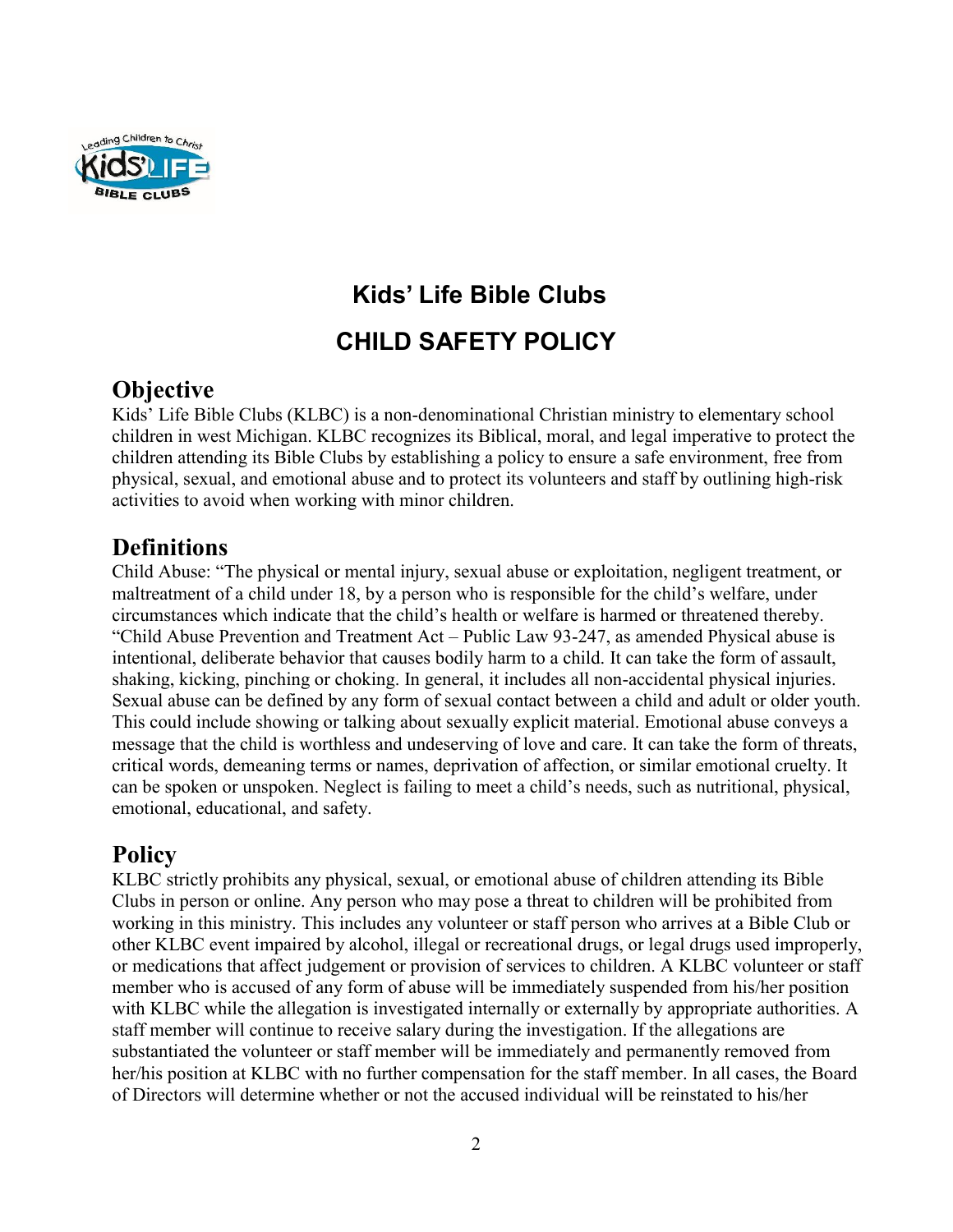position at KLBC. Volunteers and staff members must promptly notify KLBC leadership\* when they or others violate the procedures mandated by this policy. See Reporting suspected child abuse section for procedure to follow.

Ministry leaders who become aware of a violation of the procedures set by this policy are required to take all necessary steps to ensure future compliance with them. In order to ensure compliance, it may become necessary to remove workers from their positions.

\*KLBC Ministry leadership includes the Executive Director, Program Coordinator, and chairperson of the KLBC Board of Directors

# **Child Safety Procedures**

#### *Volunteer and Staff Application Process*

• All persons, ages 12 or older, who wish to work in a Kids' Life Bible Club where they have any contact with children and all staff or potential staff will submit a completed KLBC application.

• Every applicant, staff member, or potential staff member will agree to have her/his personal references contacted by a ministry leader. For occasional volunteers their personal reference may be solely a recommendation from the club leader

• Applicants, staff and potential staff aged 18 and over will agree to undergo criminal and sexual offender background checks. These checks will be reviewed every 5 years.

• After the ministry leader reviews the application, contacts the references, and performs the criminal and sexual background checks, the leader will contact the applicant and conduct an interview.

• When indicated by our screening procedures, volunteers, staff, or potential staff who pose a threat to children or youth will be removed from consideration for any ministry position.

• Every approved volunteer applicant, staff member, or potential staff member will acknowledge in writing that they have received a copy of, read, and agreed to abide by the KLBC Child Safety Policy and Child Safety Procedures.

#### *Working Safely with Children*

• All children must have a completed and signed KLBC permission form from the parent or guardian to participate in Bible Club. All volunteer and staff members must have this information with them while conducting Bible Club.

• The information on the KLBC permission form is private. Do not give out this information to anyone other than KLBC leadership, law enforcement authorities or government child welfare agencies.

• Children must be checked in and out of Bible Club by name and date on a KLBC attendance form for each Club.

• Children must be released from Bible Club as directed by the parent or guardian. If released to a person, that person must be listed on the permission form and should sign the child out. Do not allow a child to leave the Bible Club room with the wrong person or without a sign-out.

• If released to another program in the school the child must be accompanied by a volunteer to the program space, not allowed to run through the halls of the school.

• Follow appropriate classroom management practices as outlined under the Disciplining Children section.

• Corporal punishment (slapping, hitting, pinching, pushing, yanking the arm, etc.) is prohibited.

• All sexual contact with a child is prohibited. Showing or talking about sexually explicit material is prohibited.

• Abusive verbal threats, insults, shaming, yelling or scowling angrily are prohibited.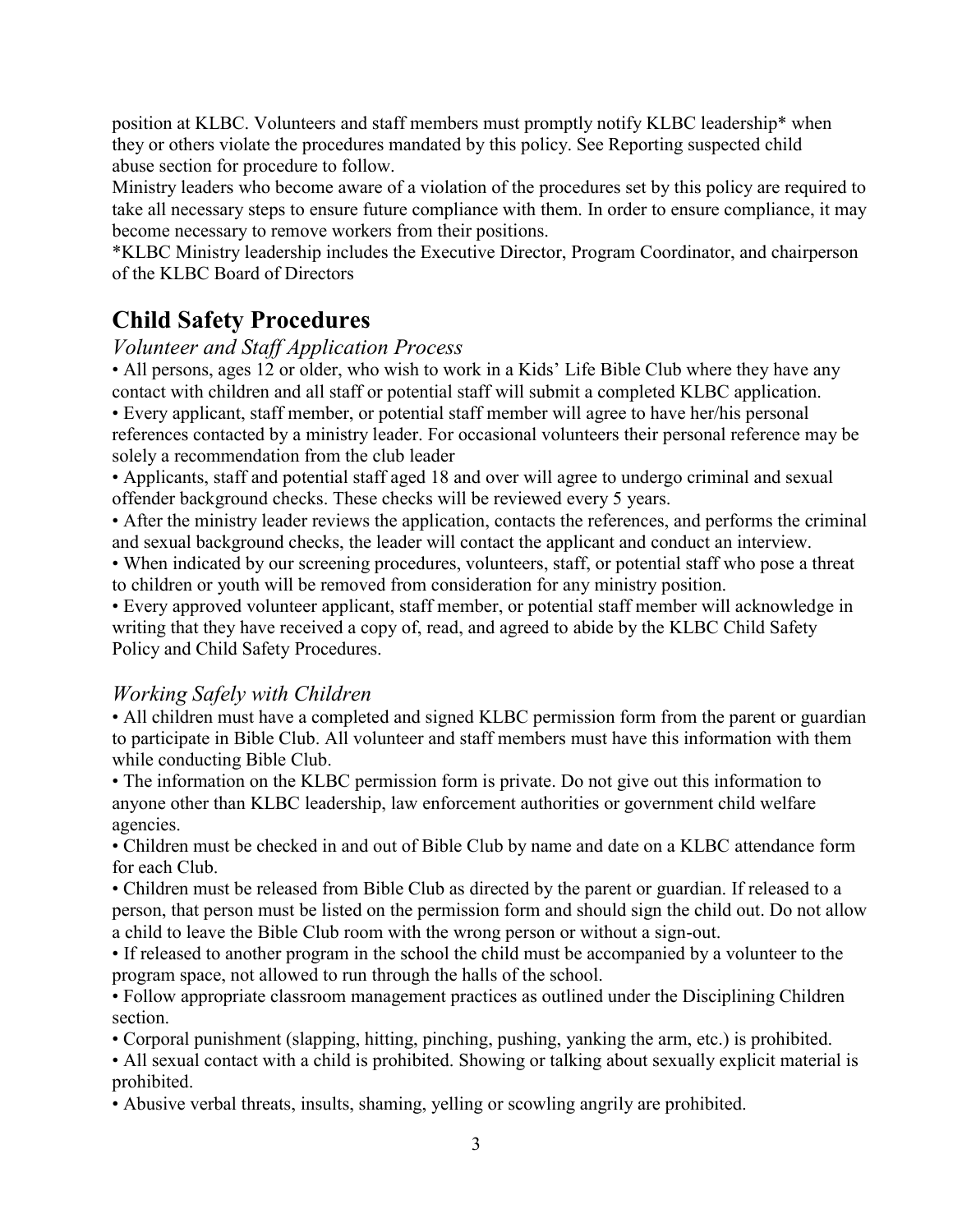• Derogatory comments about other faiths and their practices are not acceptable.

• Anyone working with children should limit physical contact to a pat on the back or forearm, a "high 5", or handclasp. Lap sitting, kissing, tickling, back rubs, and frontal or bear hugs are not appropriate.

• Club activities should take place in an area that is open or is visible from the outside or inner hallway.

• Two screened adult volunteers or staff should be present in a classroom with children at all times. No adult should ever be alone in a room with a child.

• Only one adult member of a family should serve in a Club unless another non-family member is present.

• If it is not possible to have two screened adults in the Club, at least three individuals should be present, with one being a screened adult.

• If a child needs to use the bathroom, an adult should first check to be sure it is safe before the child enters. An adult volunteer should wait for him/her outside the hallway door. If the child needs assistance in a stall two adults must be present; one adult may help the child but must leave the stall and hall doors open so they can be visually monitored by the second adult.

• All communication with children must be done through their parent or guardian. Direct contact of a child on Facebook or other social media apps, through emailing or texting is not allowed.

• KLBC does not permit transporting children in personal vehicles unless with a parent or legal guardian.

#### *Dealing with Illness and Injuries*

• Volunteers who are ill (fever, or a communicable disease that can be transmitted by cough or touch) will not be permitted to participate in Bible Club.

• A child who is ill (fever, stomach ache, or have a communicable disease that can be transmitted by cough or touch) will have their parent or guardian notified to pick them up. If they are not able to be picked up right away they will be moved away from the group and monitored by an adult.

• Use reasonable caution to avoid contact with blood, saliva, vomit or other bodily fluids. Wash your hands thoroughly after helping a sick child.

• A child who has received a minor injury should be given first aid as needed. Parent or guardian should be notified of the injury when they pick up the child.

• Any injury that may require medical treatment beyond first aid should be given immediate attention. The parent or guardian of the child must be contacted. If warranted, emergency medical personnel should be called.

• The lead volunteer must complete a Notice of Injury report whenever an injury occurs during Bible Club and promptly notify the KLBC leadership.

#### *Responding to a child's report of abuse or neglect*

• Take the child seriously when he/she tells you of abuse or neglect.

• Make dated notes immediately afterwards while the story is fresh in your mind.

• Do not attempt to substantiate any allegation or suspicion of abuse or neglect.

• Remain clam. Do not appear frightened or disgusted by the child's story, since this may cause the child to stop talking or to believe you are upset with him/her.

• Do not frighten the child by mentioning police involvement.

• Do not try to convince the child that the story is not true or that it did not happen the way the child reports it.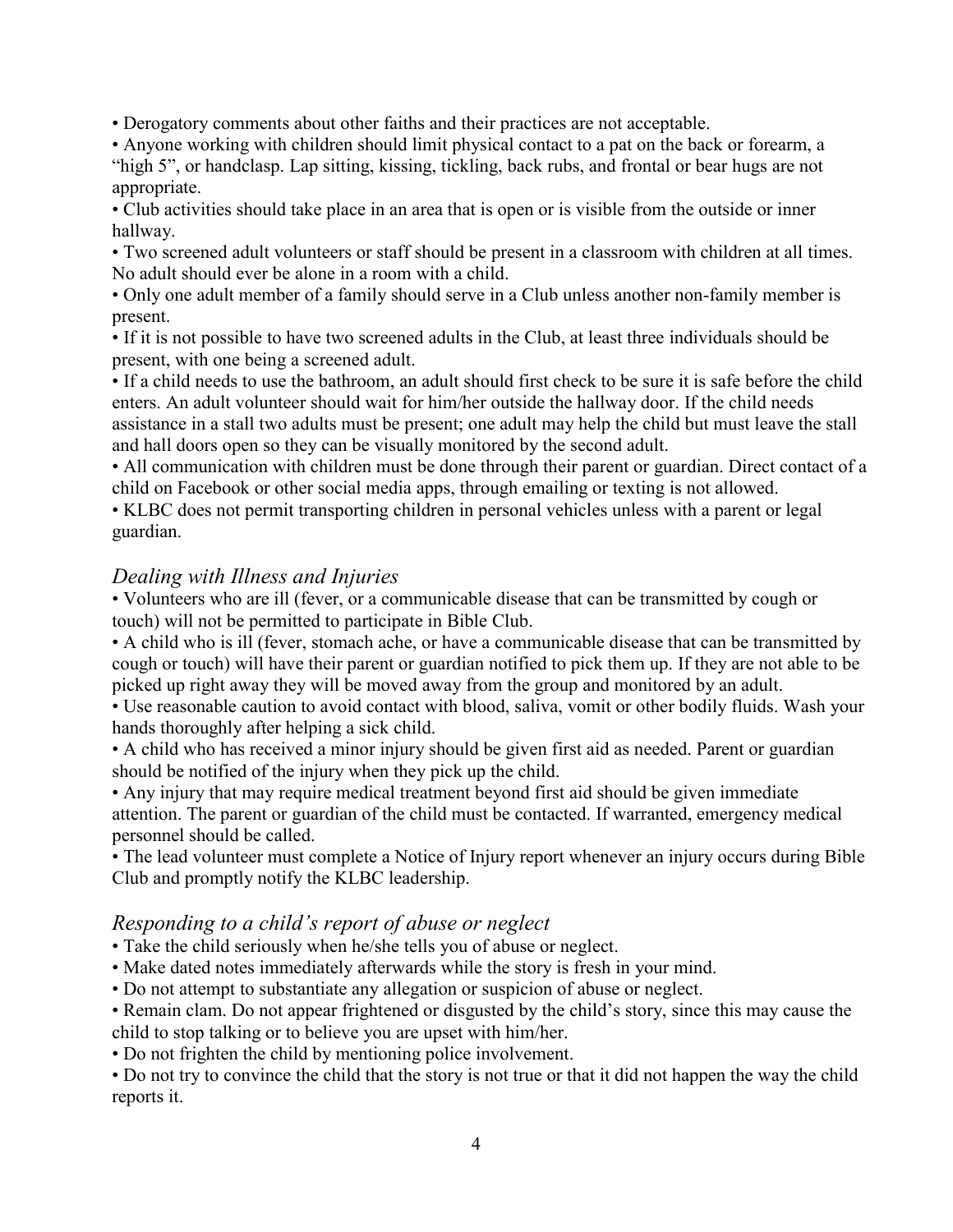• Do not tell the child he/she has been abused or neglected.

• Do not make promises to the child that you will not tell anyone what has been shared with you.

• Assure the child that whatever happened was not his/her fault. He/she does not deserve to be hurt by anyone.

- Assure the child that it was a good decision to tell someone what happened to him/her.
- Assure the child that you care about him/her.
- Tell the child that you want to find help so the incident can be prevented from happening again.
- Do not offer the child a reward for telling the story or promise a gift if the child tells another adult.

• Do not ask the child to show you any bruises that are beneath the child's underwear or clothing. It may be against the law to confirm a report of abuse in this way.

• The child reported to have been abused or neglected shall not be interviewed in the presence or an individual suspected to have perpetrated the abuse.

#### *Reporting suspected child abuse*

• As a volunteer you are considered a permissive reporter and are not mandated by Michigan law to report child abuse or neglect. As a Christian you have a moral obligation to care for the children in Bible Club.

• A permissive reporter is ordinarily entitled to anonymity at the time of reporting suspected abuse or neglect. If you have reasonable suspicion of child abuse or neglect, call Centralized Intake (855-444- 3911) to make a report, or if available, make a report through the online reporting system (Michigan.gov/mdhhs) and notify the KLBC executive director verbally immediately, unless the executive director is the suspected perpetrator. In that case notify the chairperson of the board of directors. Fill out side 1 of the Report of Actual or Suspected Child Abuse or Neglect (DHS-3200) and follow instructions on page 2. If the immediate report has been made using the online reporting system and that report includes information required in a written report under subsection (2), that report is considered a written report for the purposes of this section and no additional written report is required. Forward a copy of the written or electronic report to the Executive Director or board chairperson within 24 hours.

• Delaying action may result in further abuse to the child.

• KLBC executive director or board chairman will ensure that the child's parent or guardian is informed immediately. If the child's parent or guardian is the suspected perpetrator, the KLBC leader will defer to local authorities to contact parent or guardian.

• If there is any question as to whether or not a report should be made to authorities, the KLBC leader or board chairperson will contact a lawyer to provide a written opinion as to whether the organization should report the suspected abuse or neglect to authorities.

• Continue to offer support and love to the child throughout your association with him/her.

• Do not discuss suspected abuse or neglect with others except KLBC leadership and local

authorities. Defer all media inquiries to KLBC leader or board chairman.

• KLBC leader or board chairperson must promptly notify our ministry's liability insurance carrier upon notice of suspected abuse or sexual misconduct.

#### *Dealing with Law Enforcement and the Media*

• All KLBC leadership, employees, and volunteers will cooperate fully with law enforcement officials or government agencies investigating allegations of child abuse, or neglect.

• KLBC Leadership will seek legal counsel as soon as possible after we receive notice of possible abuse or molestation within the organization.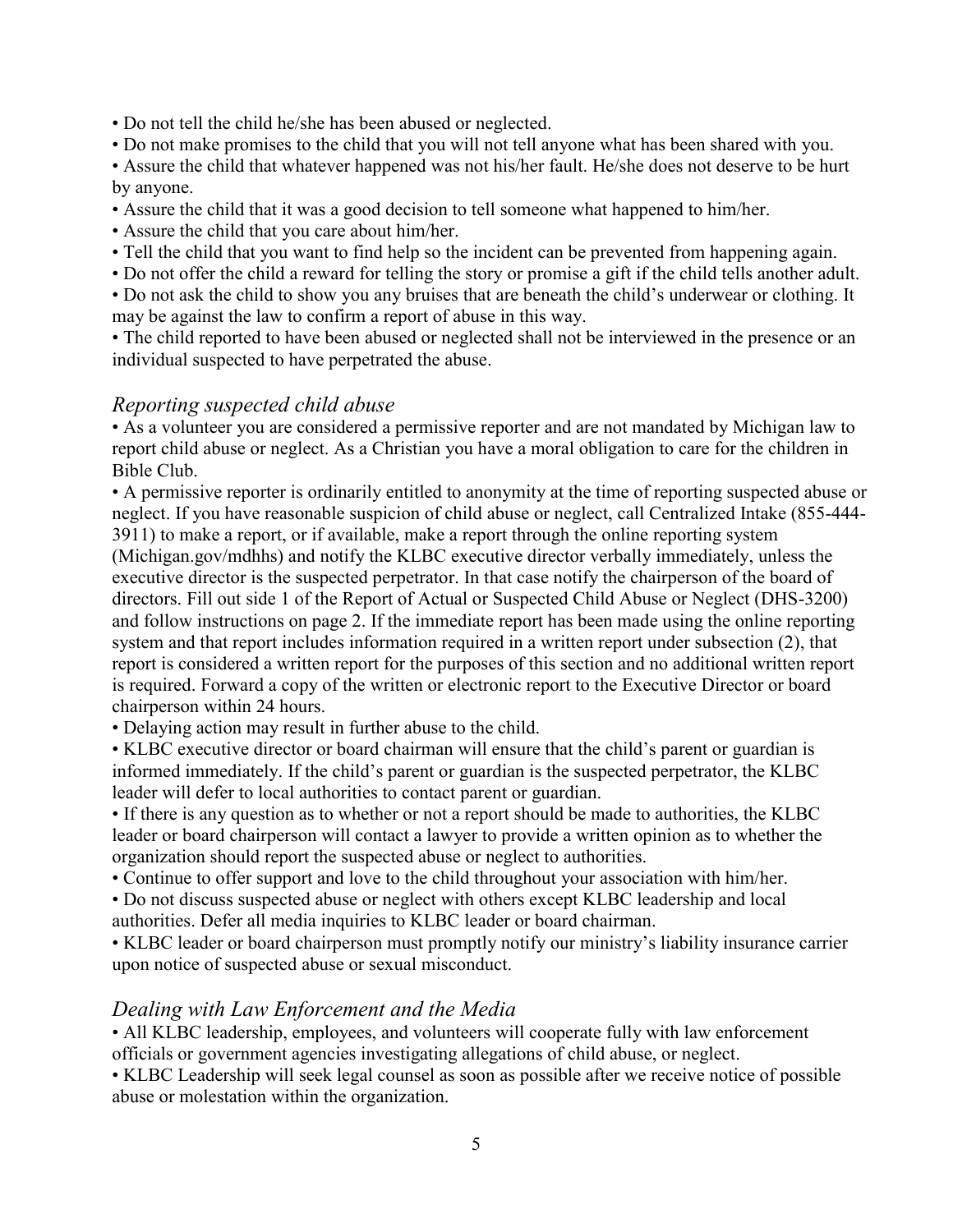• One individual – a member of the leadership team, - or our attorney - will be the designated spokesperson to handle all inquiries from the news media. Our spokesperson will be the only person to convey information concerning the situation, doing so in a prudent manner to avoid compromising an ongoing investigation and to maintain the privacy of the individuals involved.

#### *Disciplining Children*

"Blessed is the man you discipline, O Lord, the man you teach from your law." Psalm 94:12. Discipline and disciple both come from the Latin word discere which means, "to learn". We seek to create an environment in our Bible Clubs where we model God's love and show our love for children as we disciple them to know and follow Jesus Christ. When necessary children will receive calm, caring, intentional discipline that encourages them to focus and learn. What's NOT permitted?

- Corporal punishment (slapping, hitting, pinching, pushing, yanking by the arm)
- Abusive verbal threats, insults, shaming or yelling
- Inappropriate physical touch, lap-sitting, frontal and bear hugs
- Scowling angrily
- Trying to discipline when you are feeling out of control

Appropriate Classroom Management Practices

• Pray for children between Bible Clubs, pray with them during Bible Club, learn their names.

• Send post cards to parents introducing yourself, thanking them for allowing their child to attend Bible Club, and asking them to pray for the Club and the children's behavior.

- Post clear expectations and mention them before each club, reminding kids as needed.
- Have your lesson well prepared but flexible, plan in some fun activities.
- Include children in teaching lesson, leading songs, verse memorization activities, etc.
- Vary routine with "surprise" activities.
- Have enough helpers and inform them of your expectations and procedures.
- Redirect disruptive child to another activity.
- Separate chatty or disruptive kids, placing them close to you or with a helper.

• Have helper sit with disruptive child away from the group; possibly give them an activity sheet to work on.

• Praise and compliment good or kind behavior but don't only focus on the well-behaved child, encourage children who behave poorly that they can do better, nod and smile as you speak to them.

- Mean what you say and be consistent in applying consequences for misbehavior.
- Withdraw privileges or treats from children who disobey expectations.

• Set up a special treat in a paper bag for the one child who best behaves and participates. This is given out at the end of Club by having a helper choose the child or draw name from a group of candidates.

• For smaller Clubs give each child 3 plastic chips or coins at the beginning of each Club. Take one away (make eye contact, ask for it quietly, state the infraction to the child) for each infraction of the rules. The children with no chips left at the end of the session do not get the treat. Tell them they will have another chance next time and you know they will do better, smile and nod.

• If child does not respond to discipline, the child's parent should be called and asked for suggestions to improve behavior. The child can be given a time away from Bible Club for the next week. When all else fails a disruptive child can be suspended from Bible Club.